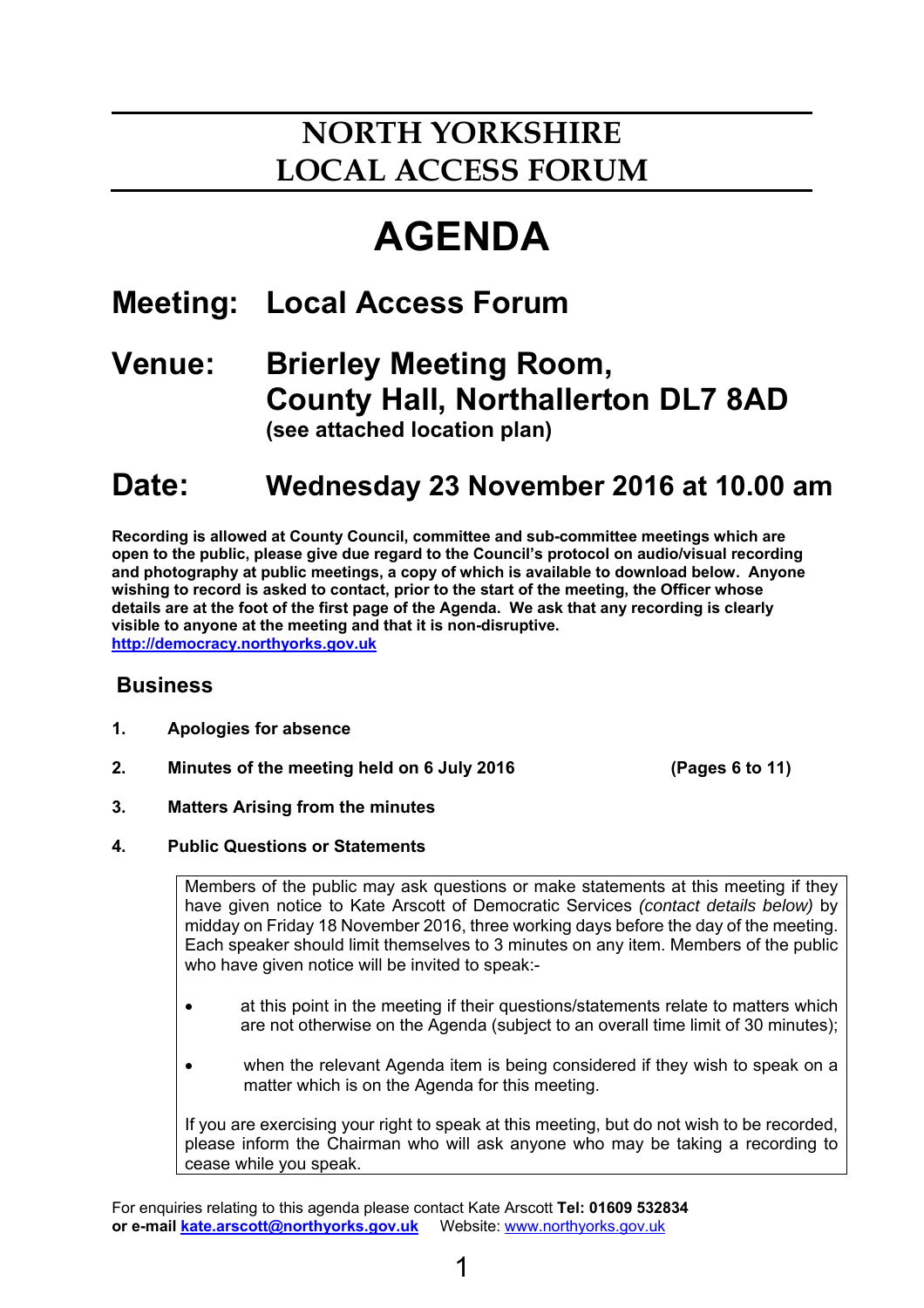#### **5.** Harrogate District Draft Local Plan Consultation – Report of the Secretary

Purpose: To consider the draft Local Plan and the Forum's response Attending: James Langler, Principal Planner, Harrogate Borough Council

#### **6. Hambleton Draft Local Plan Consultation – Preferred options** - Report of the **Secretary**

 **(Pages 14 to 17)**

Purpose: To consider the draft Local Plan and the Forum's response Attending: Jennine Nunns, Planning Policy Officer, Hambleton District Council

**7. Joint Minerals and Waste Plan Consultation** – **Publication** Report of the Secretary **(Pages 18 to 31)**

Purpose: To consider the draft Plan and the Forum's response Attending: Rachel Pillar, Senior Planning Policy Officer, North Yorkshire County Council

**8. Countryside Access Service Review Update –** Report of the Assistant Director - Transport, Waste & Countryside Services

 **(Pages 32 to 40)**  Purpose: to consider progress with the review and comment on the approach to work processes Attending: Ian Kelly, Countryside Access Manager, North Yorkshire County Council

#### **9. Permissive Access** – **Referral from Yorkshire and Humberside Regional Access Forum - Report of the Secretary**

**(Pages 41 to 45)**

Purpose: To consider whether the LAF wishes to undertake any work on permissive access

#### **10. Schools and Education Project -** Report of the Chair/Secretary

**(Pages 46 to 47)**

Purpose: To note progress with the Getting Out and About (GOAT) project

#### **11.** Secretary's Update Report – Report of the Secretary

**(Pages 48 to 51)**

Purpose: To receive an update on developments since the last meeting

#### 12. **District Council Updates** – Report of the Secretary

**(Pages 52 to 55)**  Purpose: An opportunity for District Council liaison representatives to update the Forum on activity since the last meeting

#### **13. Forward Plan –** Report of the Secretary

**(Pages 56 to 61)** 

Purpose: To consider and prioritise items of business for future meetings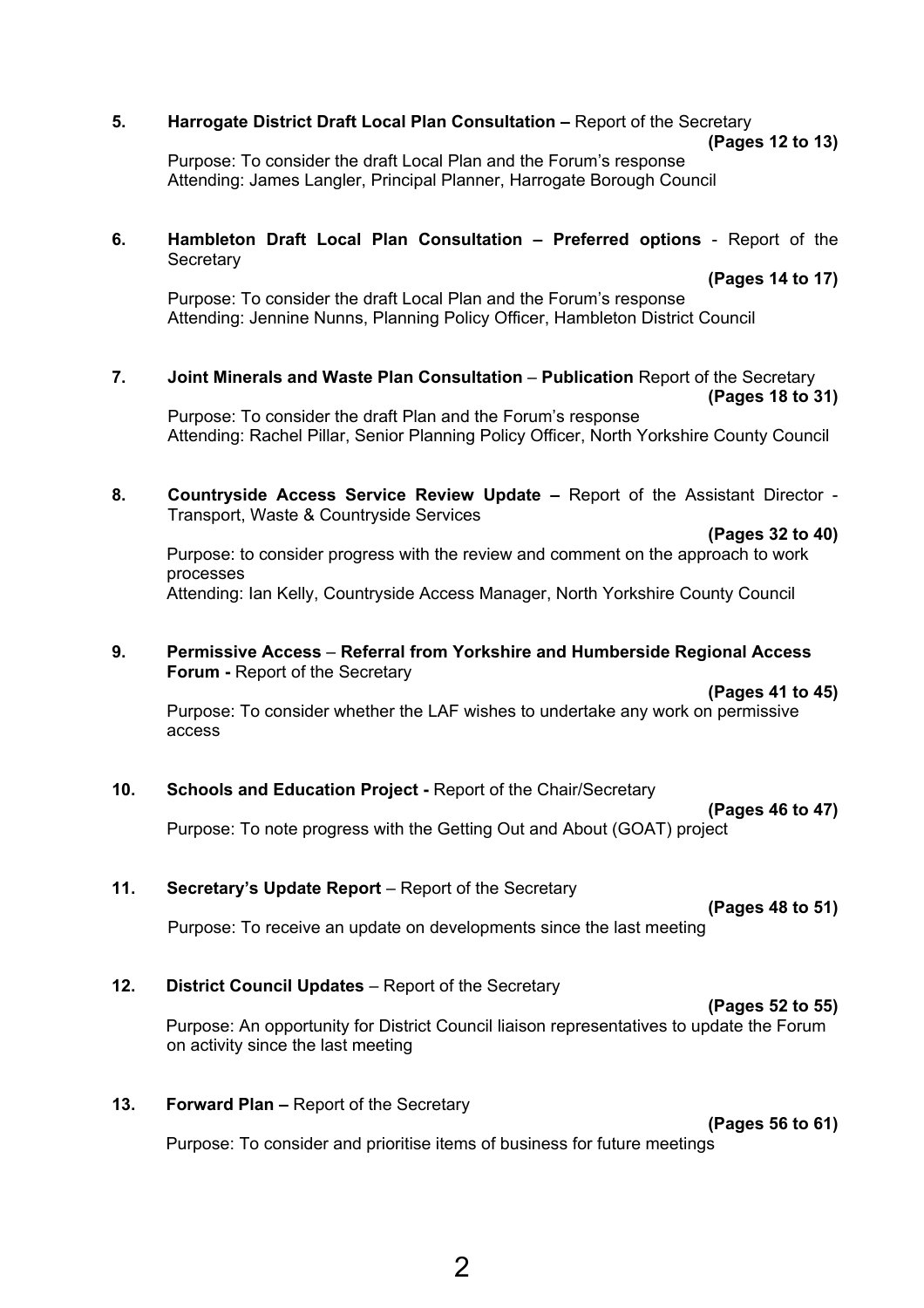#### **14. Dates of Next Meetings**

**Wednesday 11 January 2017 Wednesday 11 October 2017 Thursday 6 April 2017 Wednesday 17 January 2018** 

**Wednesday 11 April 2018** 

#### **15. Other business which the Chairman agrees should be considered as a matter of special urgency because of special circumstances**

Kate Arscott Secretary to North Yorkshire Local Access Forum County Hall Northallerton 15 November 2016

#### **NOTES**

#### (a) **Interests**

The Local Access Forums (England) Regulations 2007 state:-

(7) "A member of a Local Access Forum who is directly or indirectly interested in any matter brought up for consideration at a meeting of the Forum shall disclose the nature of his interest to the meeting".

Those members of the Local Access Forum who are County Councillors are also bound by the North Yorkshire County Council Members' Code of Conduct, as they serve on the Forum as County Councillors. County Councillors must, therefore, declare any interest they may have in any matter considered at a meeting and, if that interest is financial, must declare it and leave the meeting during consideration of that item.

#### (b) **Emergency Procedures for Meetings**

#### **Fire**

The fire evacuation alarm is a continuous Klaxon. On hearing this you should leave the building by the nearest safe fire exit. Once outside the building please proceed to the fire assembly point outside the main entrance

Persons should not re-enter the building until authorised to do so by the Fire and Rescue Service or the Emergency Co-ordinator.

An intermittent alarm indicates an emergency in nearby building. It is not necessary to evacuate the building but you should be ready for instructions from the Fire Warden.

#### **Accident or Illness**

First Aid treatment can be obtained by telephoning Extension 7575.